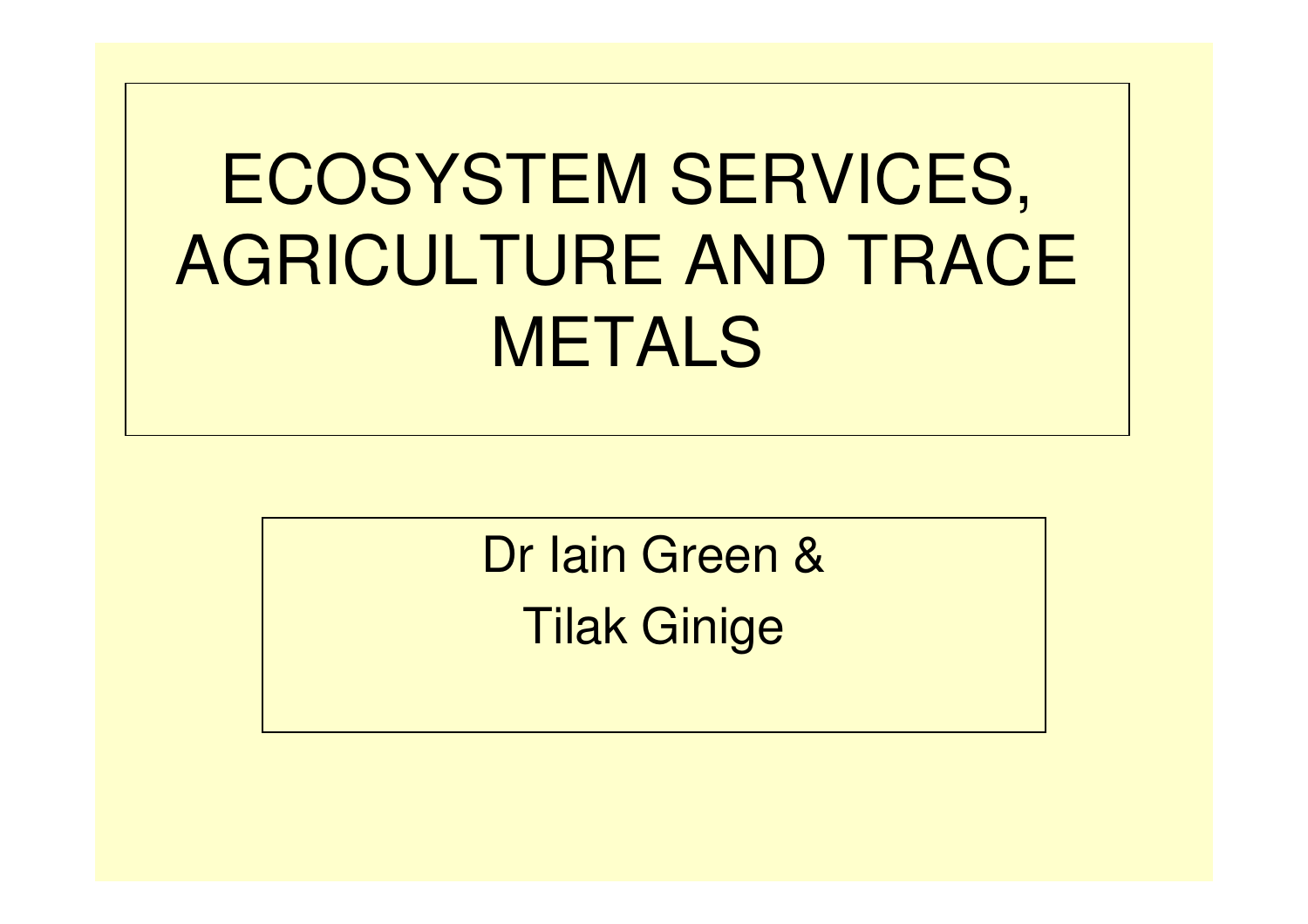### Argoecosystem services

- • **Ecosystem services** - the goods and services provided by ecosystems that are required for human well being, but which do not have a direct market value.
- **For example**
- nutrient cycling
- the provision of habitat (e.g. for harvestable species or beneficial predators)
- biocontrol
- production (e.g. food)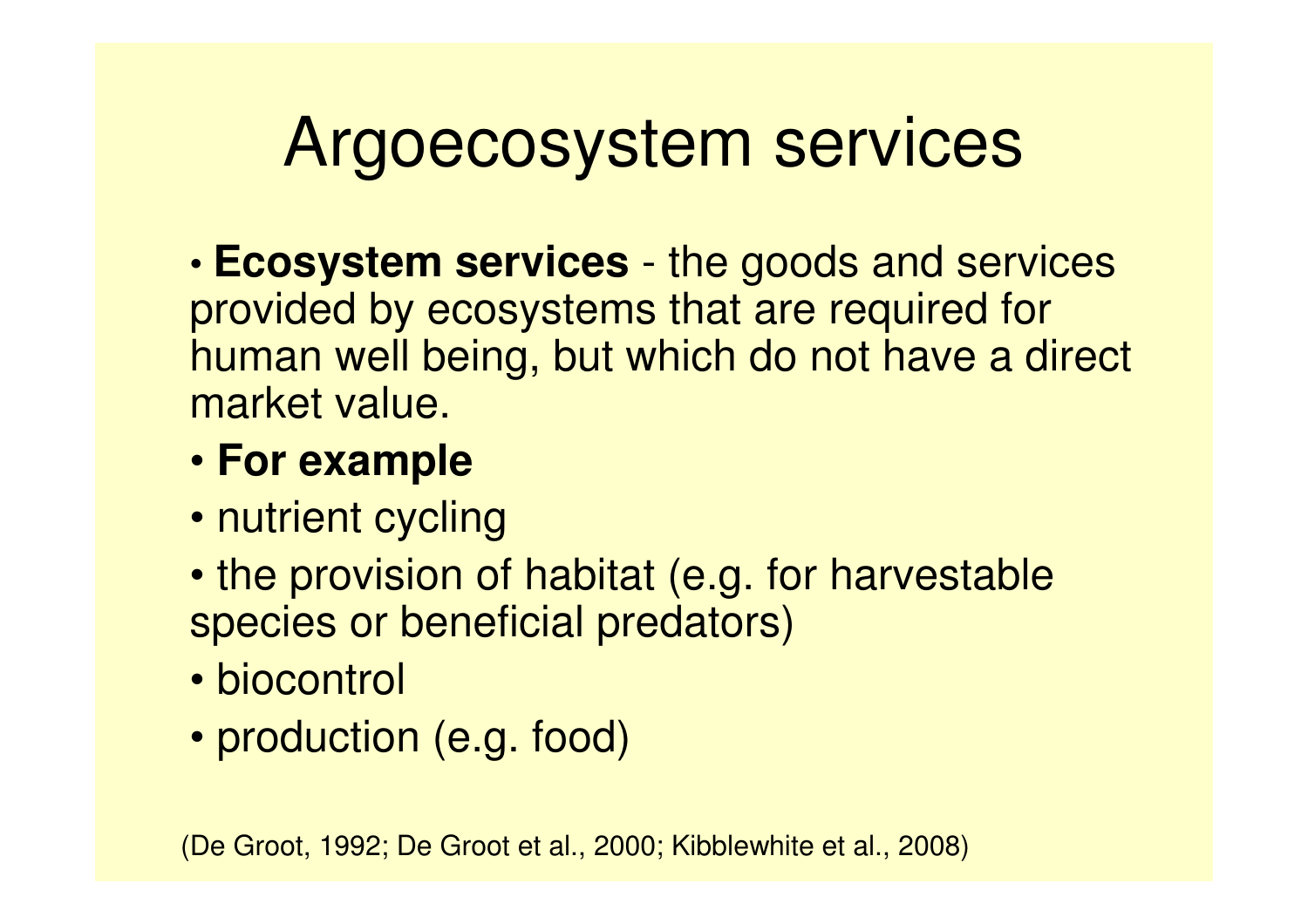#### Trace metals

- • Some essential for life – required as enzyme cofactors
- •10% of enzymes require Zn, 1 % Cu
- $\bullet$  Some have no biological function – Cd, Hg, Pb
- $\bullet$  Some have very limited biological function –Ni required by 1 enzyme

•ALL can be toxic when a threshold concentration is reached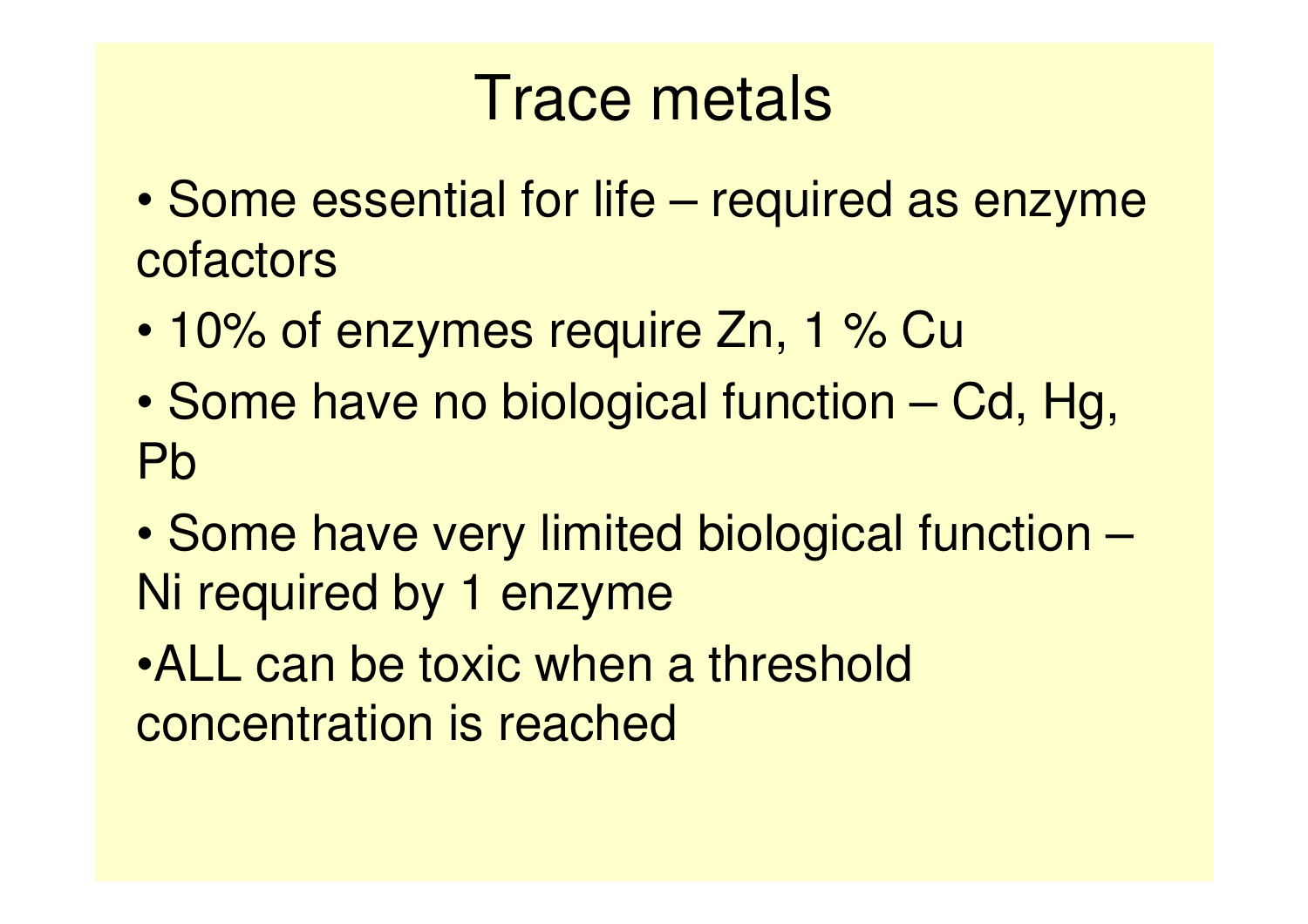#### Trace metals

Metals enter agroecosystems:

- $\bullet$  From the atmosphere – smelting emissions, mining dust, burning fossil fuels & volcanoes
- $\bullet$ From mining activities
- $\bullet$ From agricultural materials
- Phosphate fertiliser
- **Eliming agents**
- Animal manures
- **>Sewage sludge**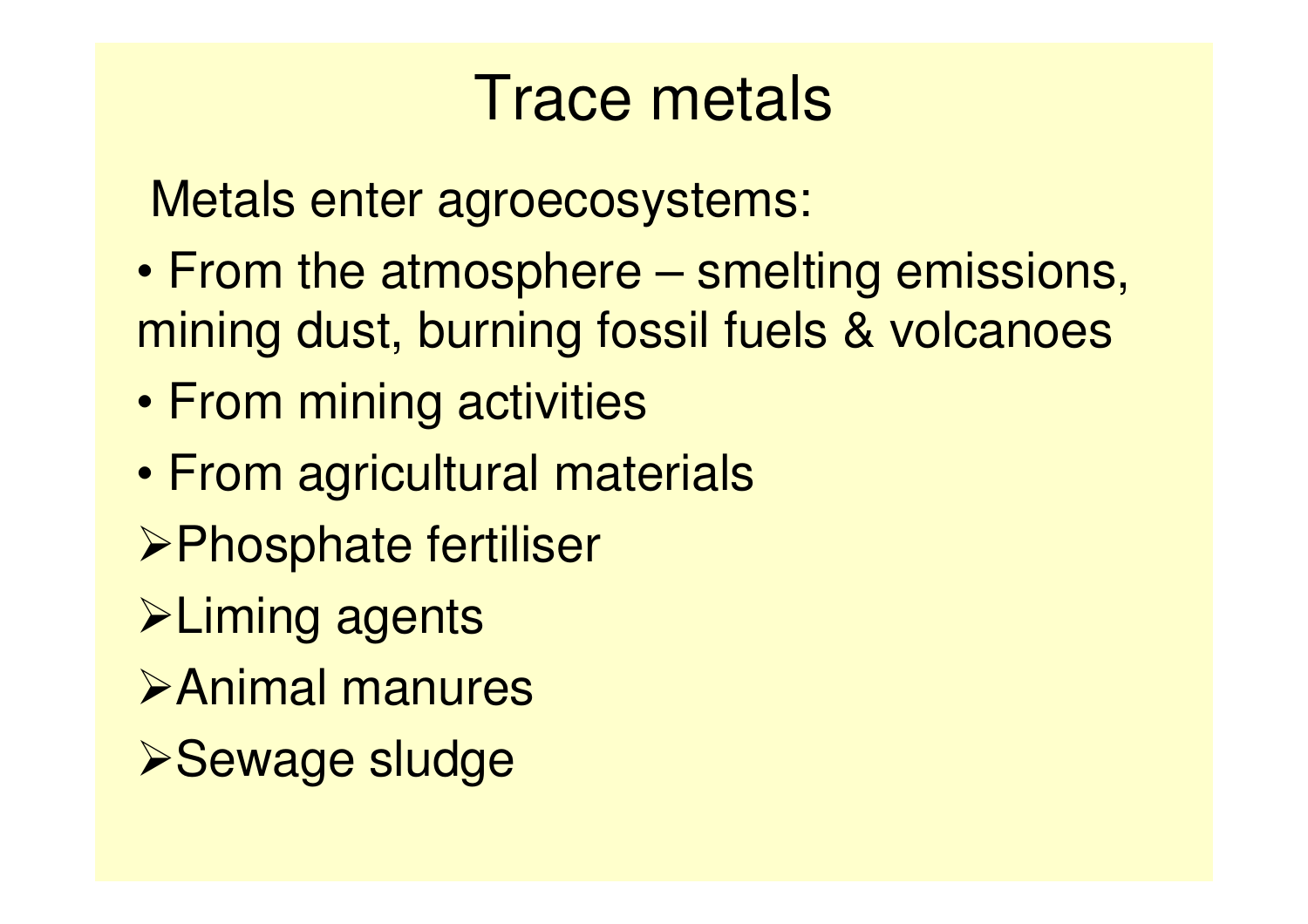#### **Trace metal concentrations (mg kg-1) in sludges and in the soils of England and Wales**

| metal     | <b>10 %ile</b> |               | <b>Median</b> |               | %ile<br>90  |               |
|-----------|----------------|---------------|---------------|---------------|-------------|---------------|
|           | <b>Soil</b>    | <b>Sludge</b> | <b>Soil</b>   | <b>Sludge</b> | <b>Soil</b> | <b>Sludge</b> |
| Cd        | 0.2            | 0.8           | 0.7           | 1.6           | 1.4         | 3.4           |
| Cr        | 15             | 12            | 39            | 24            | 64          | 158           |
| Cu        | 9              | 192           | 18            | 373           | 37          | 758           |
| Pb        | 20             | 40            | 40            | 99            | 131         | 288           |
| <b>Ni</b> | $\overline{7}$ | 11            | 23            | 20            | 42          | 65            |
| Zn        | 38             | 347           | 82            | 559           | 147         | 1076          |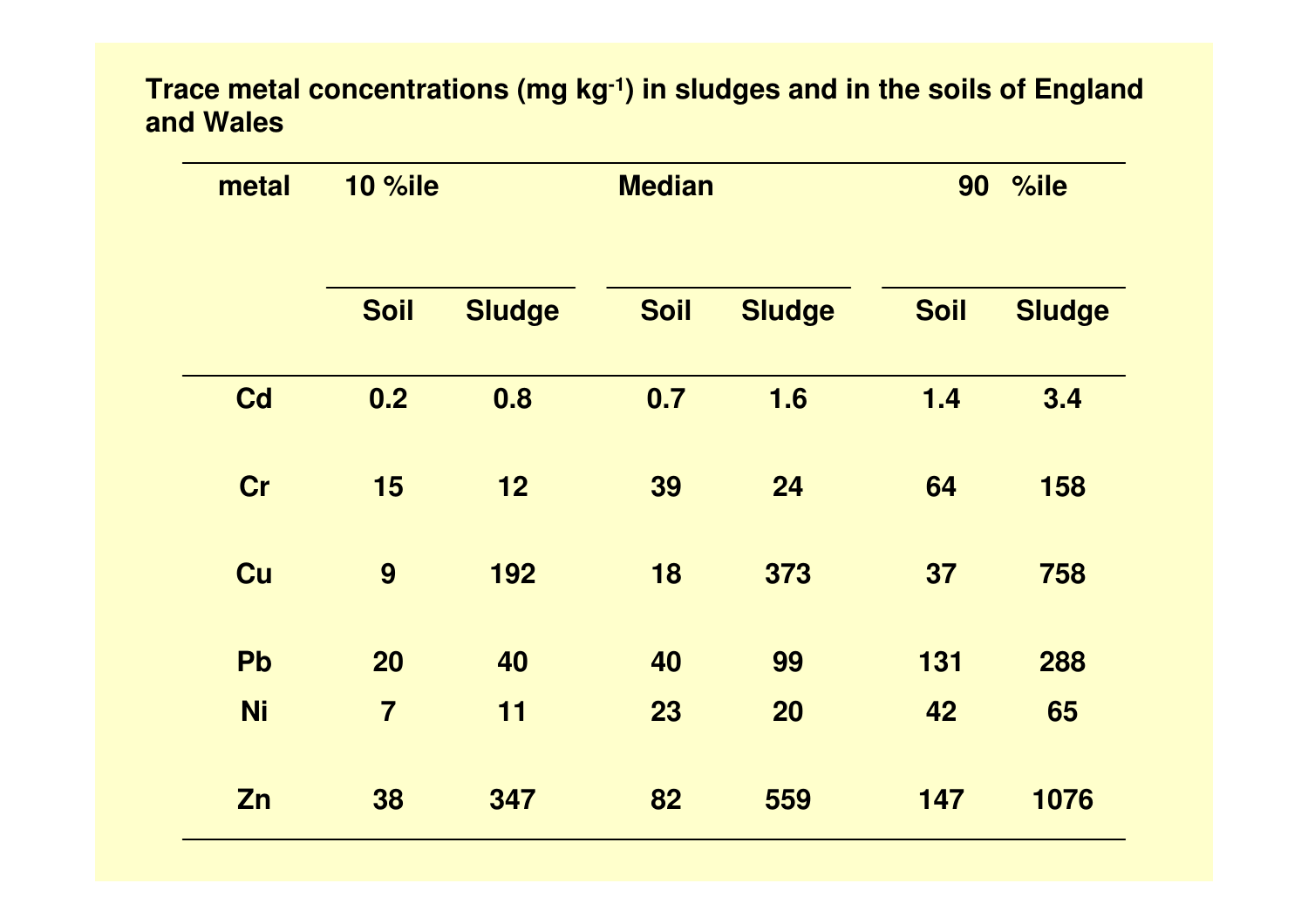# A hidden problem

- WODUD MARKAI NAMAN AYDANM Woburn market garden experiment (Gilleret al. 1998) – sewage sludge applied between 1942 and 1961
- • Clover seeded for first time since 1942 in 1985
- •Clover was stunted and chlorotic (yellow)
- $\bullet$ Yield 60 % lower than control
- •Due to a lack of N fixation by Rhizobium
- $\bullet$  Bolzoollim sultarad toyicity dua to mat • *Rhizobium* suffered toxicity due to metal<br>contaminated organic matter contaminated organic matter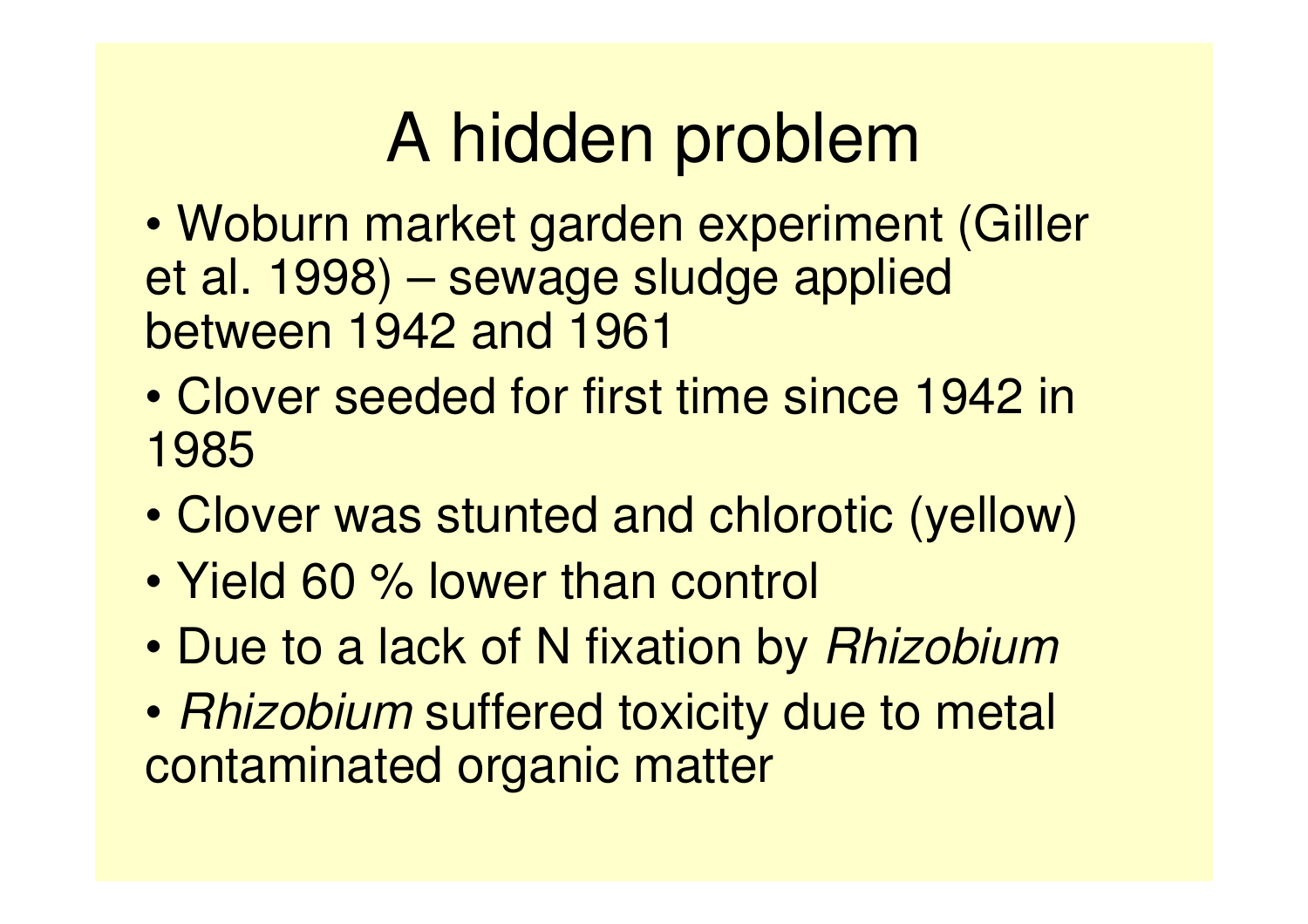### Protection of agroecosystems

- Potential harm to crop production recognised, e.g. phytotoxicity
- Therefore, regulation:

▶ Council Directive 86/278/EEC of 12 June 1986 on the protection of the environment, and in particular of the soil, when sewage sludge is used in agriculture

 $\triangleright$  UK law – The sludge (use in agriculture) regulations, Statutory instrument N0. 1263

US - 40 CFR Part 503 – Standards for the use or disposal of sewage sludge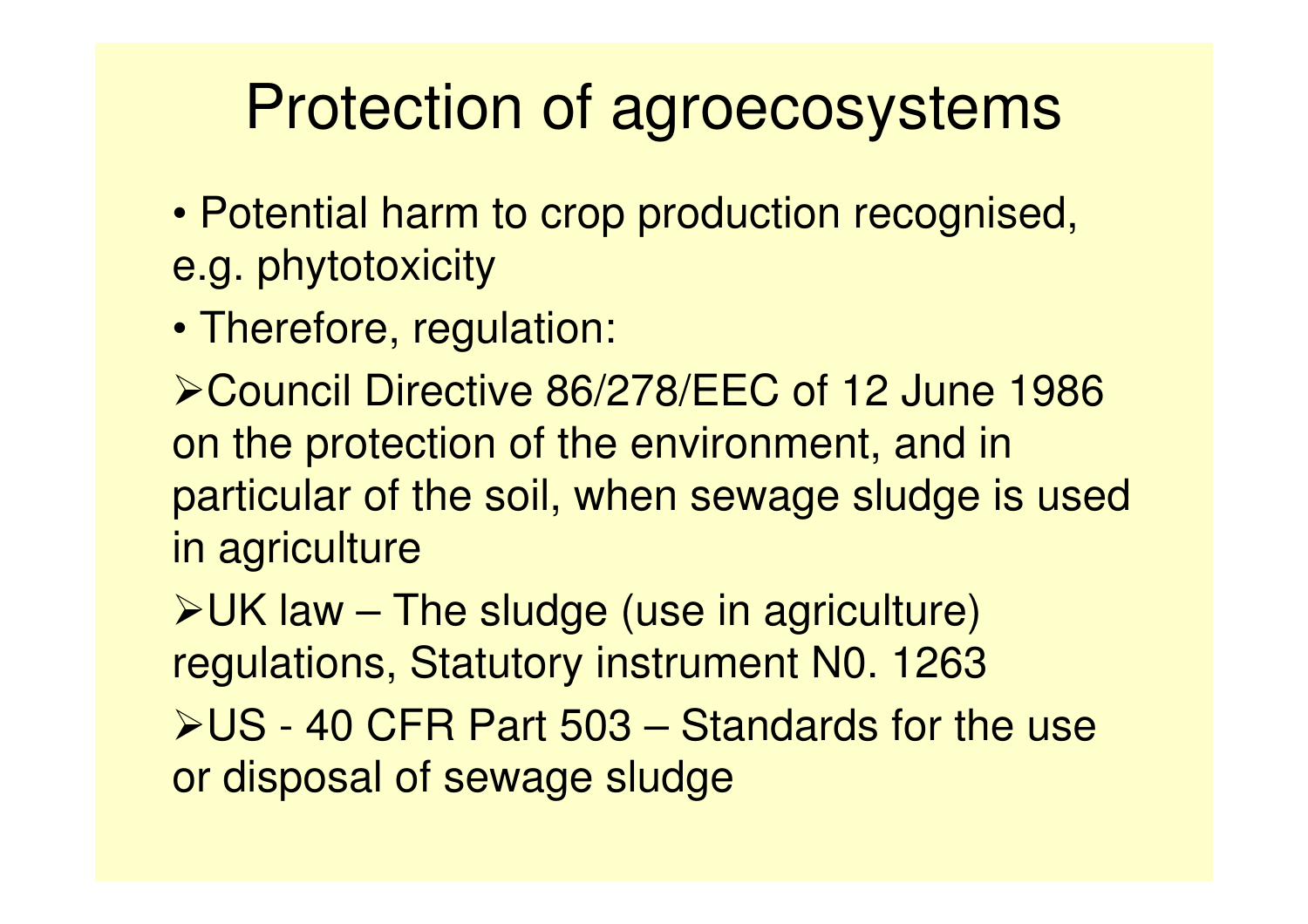**Comparison of the maximum concentration of trace metals (mg kg-1) allowed to accumulate in agricultural soils as a result of sewage sludge application in the EU, US and UK (McGrath et al., 1994).** 

|            | <b>Cd</b>      | Cu         | <b>Ni</b> | <b>Pb</b> | Zn          | <b>Hg</b> |
|------------|----------------|------------|-----------|-----------|-------------|-----------|
| EU         | $1 - 3$        | $50 - 140$ | 30-75     | 50-300    | 150-<br>300 | $1 - 1.5$ |
| <b>UK</b>  | $\overline{3}$ | <b>135</b> | 75        | 300       | 300         | 1         |
| <b>USA</b> | 20             | 750        | 210       | 150       | 1400        | 8         |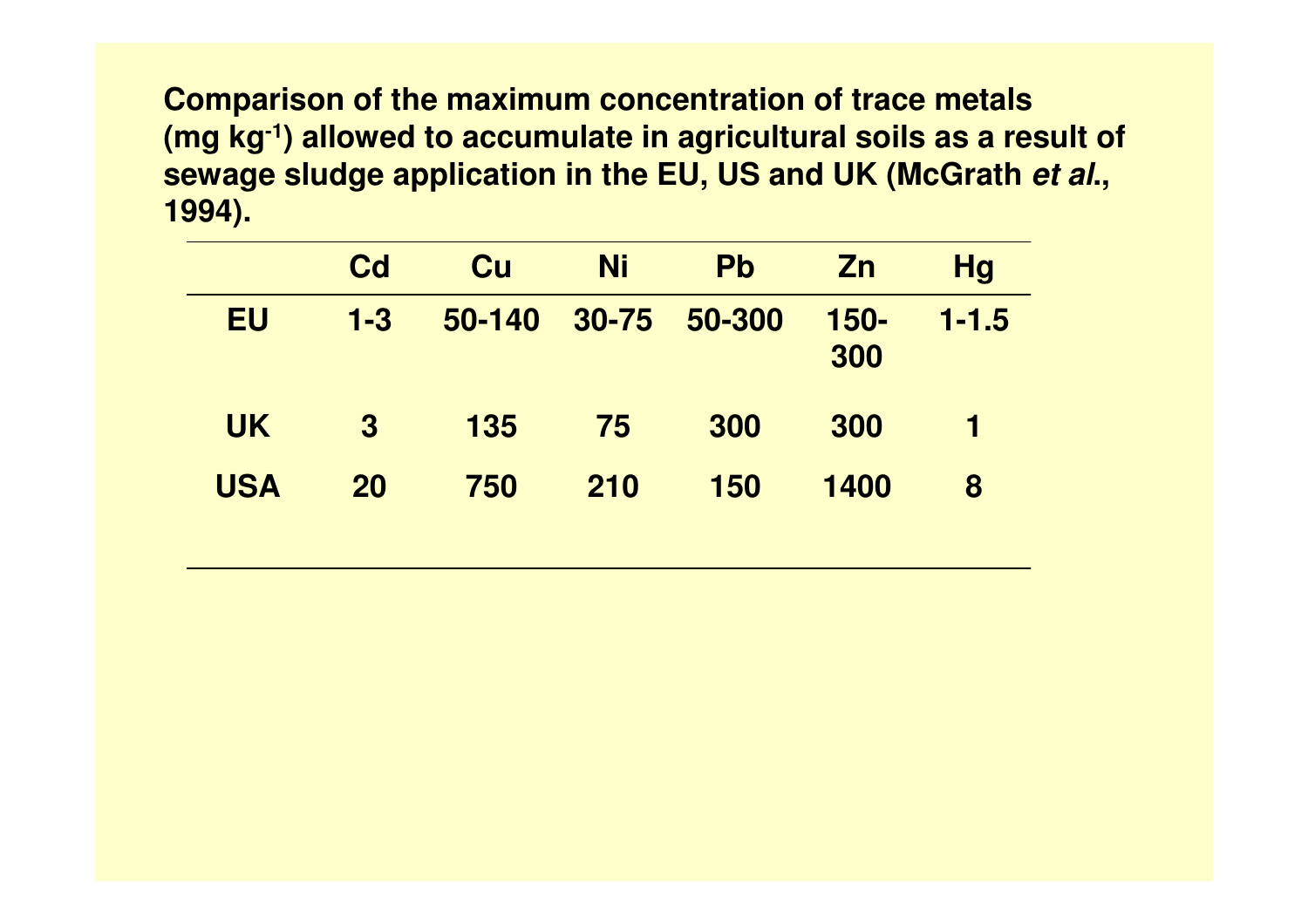•The aim of the regulations is to prevent the input of trace metals reaching levels that may cause phytotoxicity to crops, or that may cause harm to human and animal health

•Nothing about ecosystem services –

#### **Not thought of back then**

•But some services are covered –e.g. production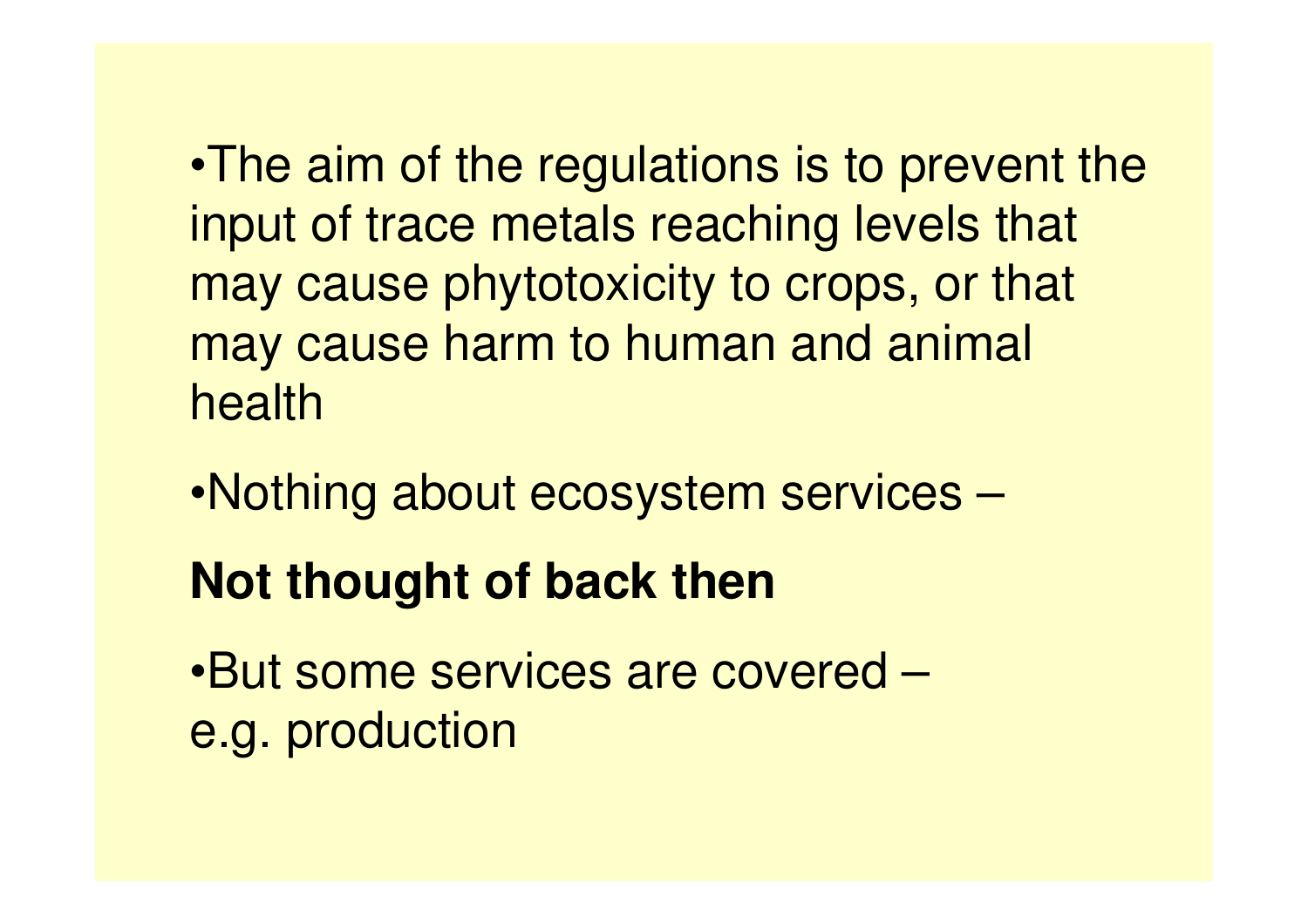# The Bradshaw report

- Review of the rules for sewage sludge application to agricultural land; soil fertility aspects of potentially toxic elements\*
- Concluded that current UK limit on Zn in UK for all but alkaline (>7.0) soils was too high
- Rhizobium spp. affected at 300 mg kg<sup>-1</sup>, but 200 mg kg-1 should protect them

 • Concern expressed about deleterious effects of mycorrhizal fungi – but no appropriate studies conducted!

\* -MAFF/DoE, 1993. Review of the rules for sewage sludge application to agricultural land; soil fertility aspects of potentially toxic elements (PB156), HMSO, London.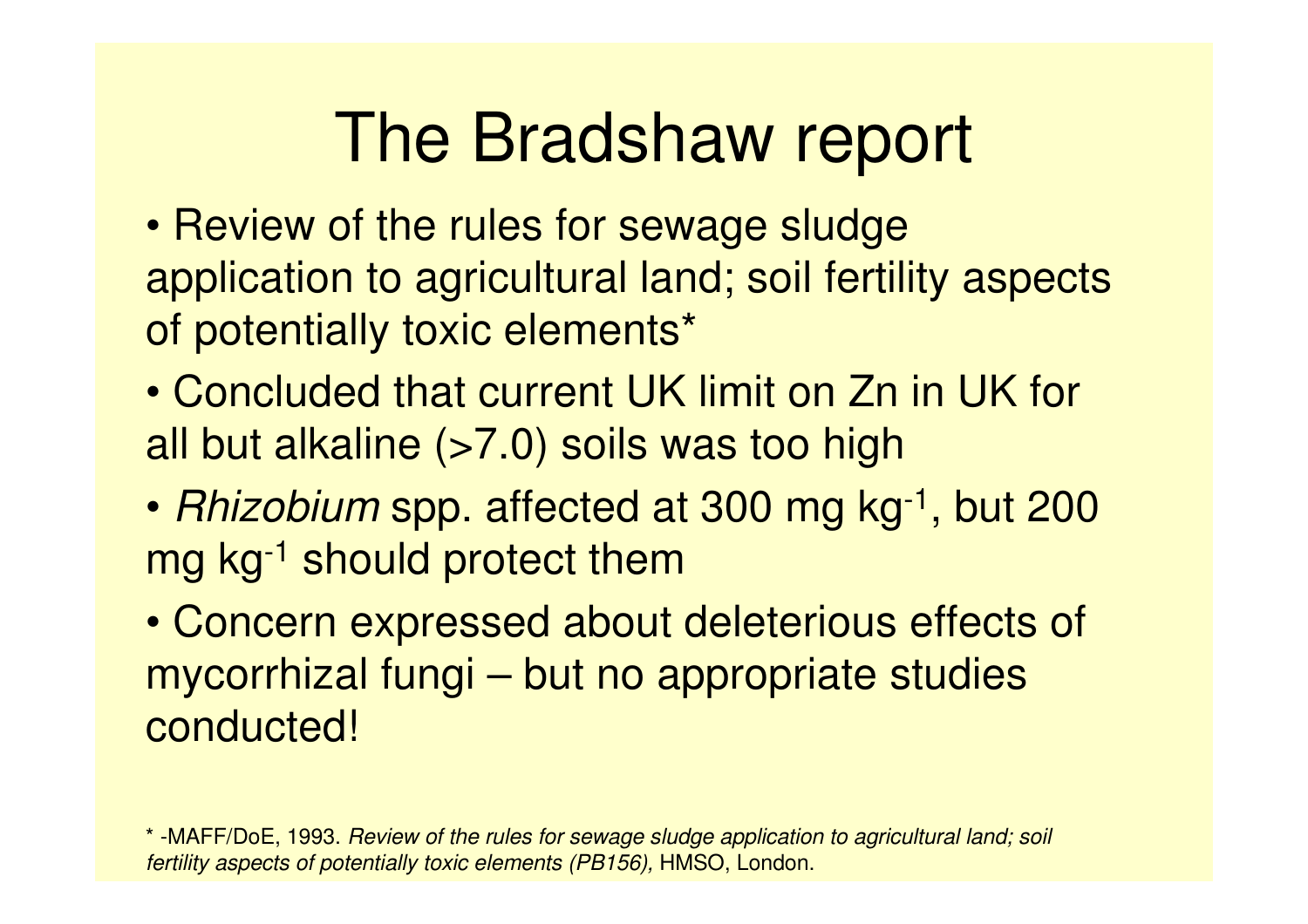# The Bradshaw report

- •New advisory limit of 200 mg kg<sup>-1</sup>for soil with a pH between 5.0 – 7.0 set
- • Not within the committee's remit to assess controls on metal concentrations for other waste materials!
- • Recommended further consideration to contribution of animal wastes!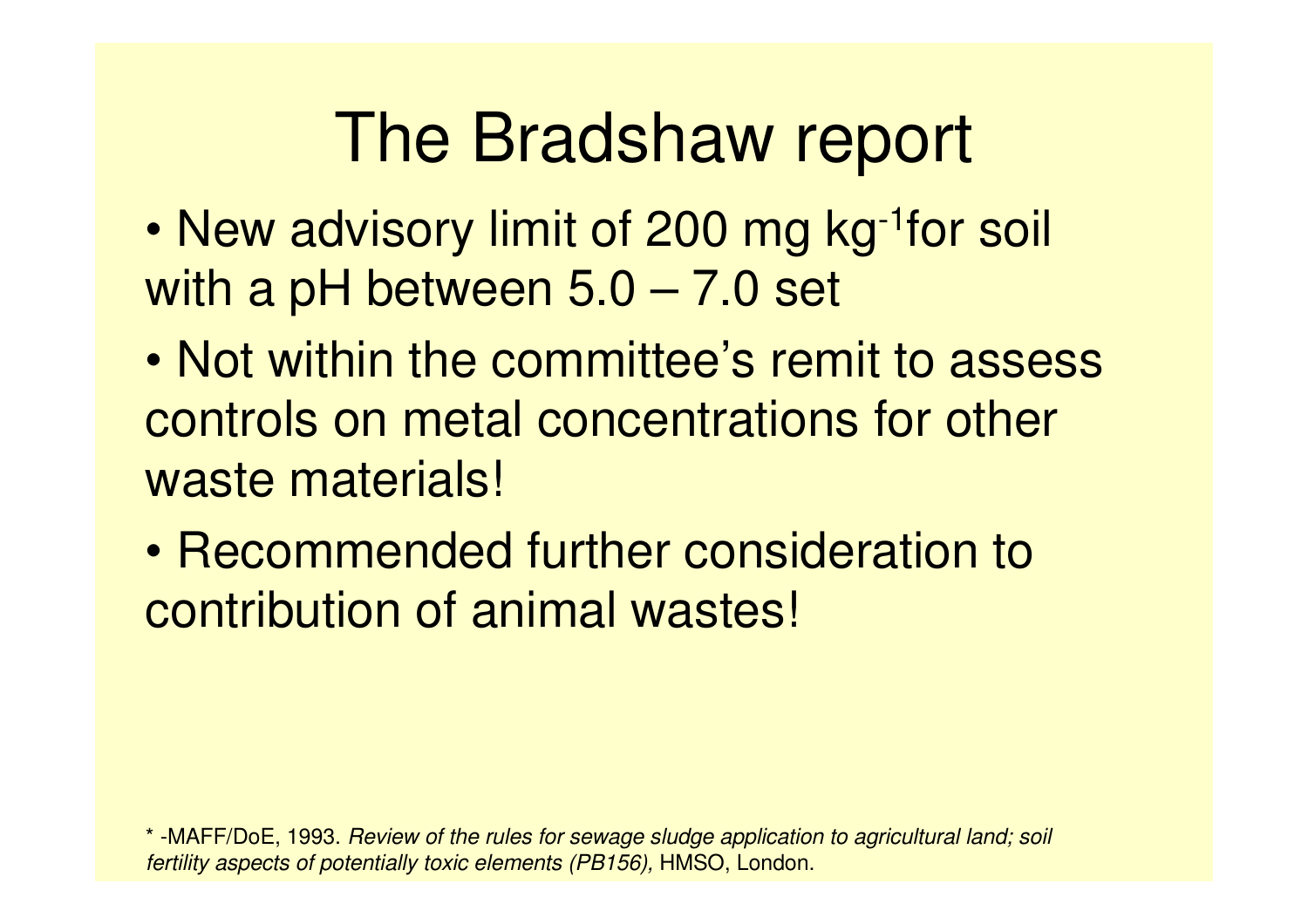#### Time taken (yrs) for organic fertiliser applications to raise an average UK rural soil to the Cu limit.

|                       | <b>Mean conc. fertiliser</b> |               | <b>High conc. fertiliser</b> |                           |  |
|-----------------------|------------------------------|---------------|------------------------------|---------------------------|--|
|                       | 180 kg N ha <sup>-1</sup>    | 250 kg N ha-1 | 180 kg N ha-1                | 250 kg N ha <sup>-1</sup> |  |
| Sewage sludge (153    |                              | 110           | 115                          | 83                        |  |
| <b>Diary slurry</b>   | 1527                         | 1100          | 270                          | 195                       |  |
| <b>Dairy manure</b>   | 1261                         | 908           | 847                          | 610                       |  |
| <b>Pig slurry</b>     | 546                          | 394           | 238                          | <b>171</b>                |  |
| <b>Pig manure</b>     | 147                          | 106           | 71                           | 51                        |  |
| <b>Layer manure</b>   | 1619                         | 1167          | 1403                         | 1011                      |  |
| <b>Broiler manure</b> | 1018                         | 733           | 569                          | 410                       |  |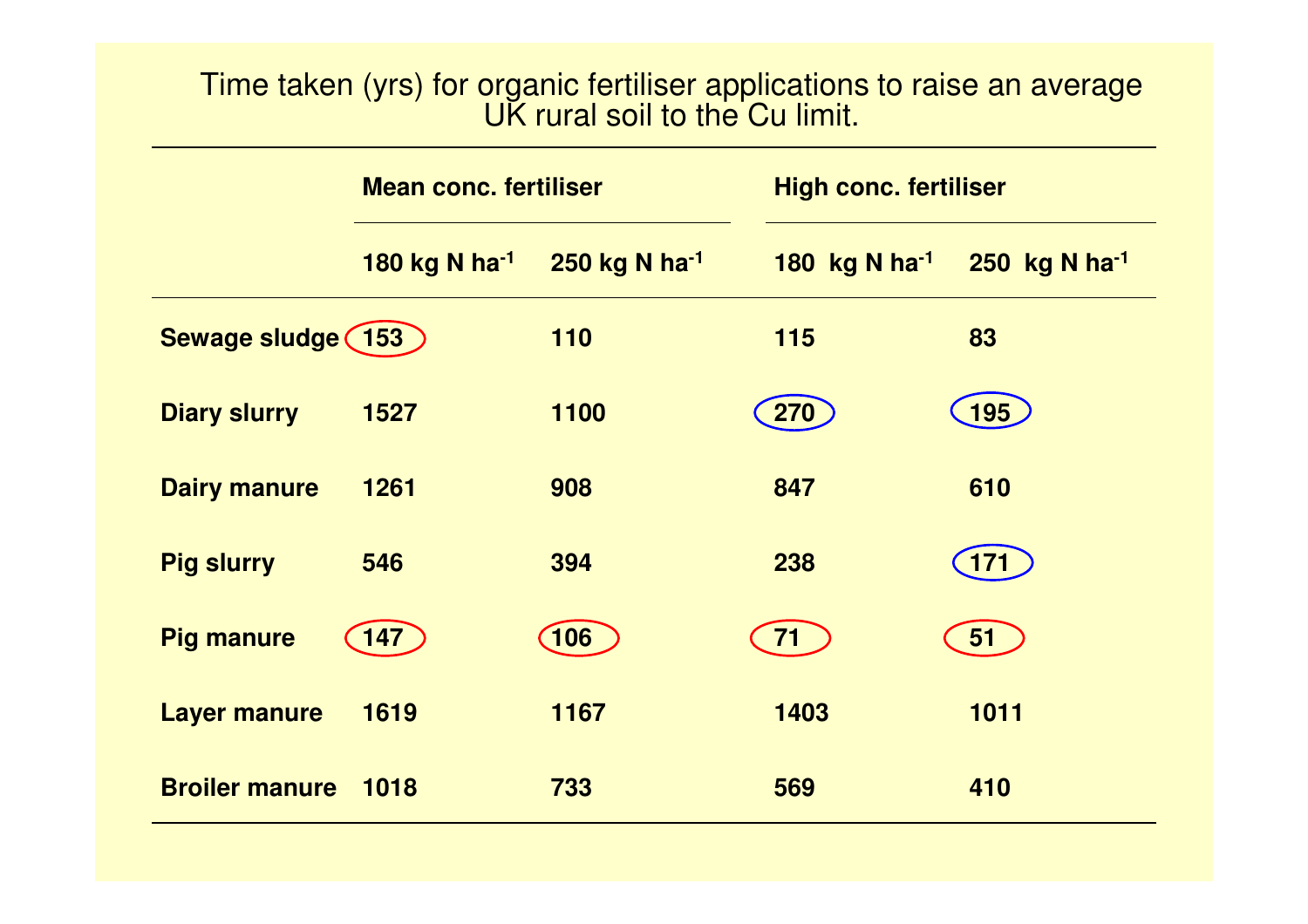#### Time taken (yrs) for organic fertiliser applications to raise an average UK rural soil to the UK code of practice limit for Zn.

|                       | <b>Mean conc. fertiliser</b>                        |     |  | <b>High conc. fertiliser</b> |                                |  |  |
|-----------------------|-----------------------------------------------------|-----|--|------------------------------|--------------------------------|--|--|
|                       | 180 kg N ha <sup>-1</sup> 250 kg N ha <sup>-1</sup> |     |  | 180 kg N ha <sup>-1</sup>    | $250 \;$ kg N ha <sup>-1</sup> |  |  |
| Sewage sludge (112    |                                                     | 81  |  | 83                           | 60                             |  |  |
| <b>Diary slurry</b>   | 473                                                 | 340 |  | 136                          | 98                             |  |  |
| <b>Dairy manure</b>   | 321                                                 | 231 |  | 206                          | 149                            |  |  |
| <b>Pig slurry</b>     | 346                                                 | 250 |  | 80                           | 57                             |  |  |
| <b>Pig manure</b>     | 133                                                 | 96  |  | 80                           | 58                             |  |  |
| <b>Layer manure</b>   | 237                                                 | 171 |  | 172                          | 124                            |  |  |
| <b>Broiler manure</b> | <b>271</b>                                          | 195 |  | 216                          | 156                            |  |  |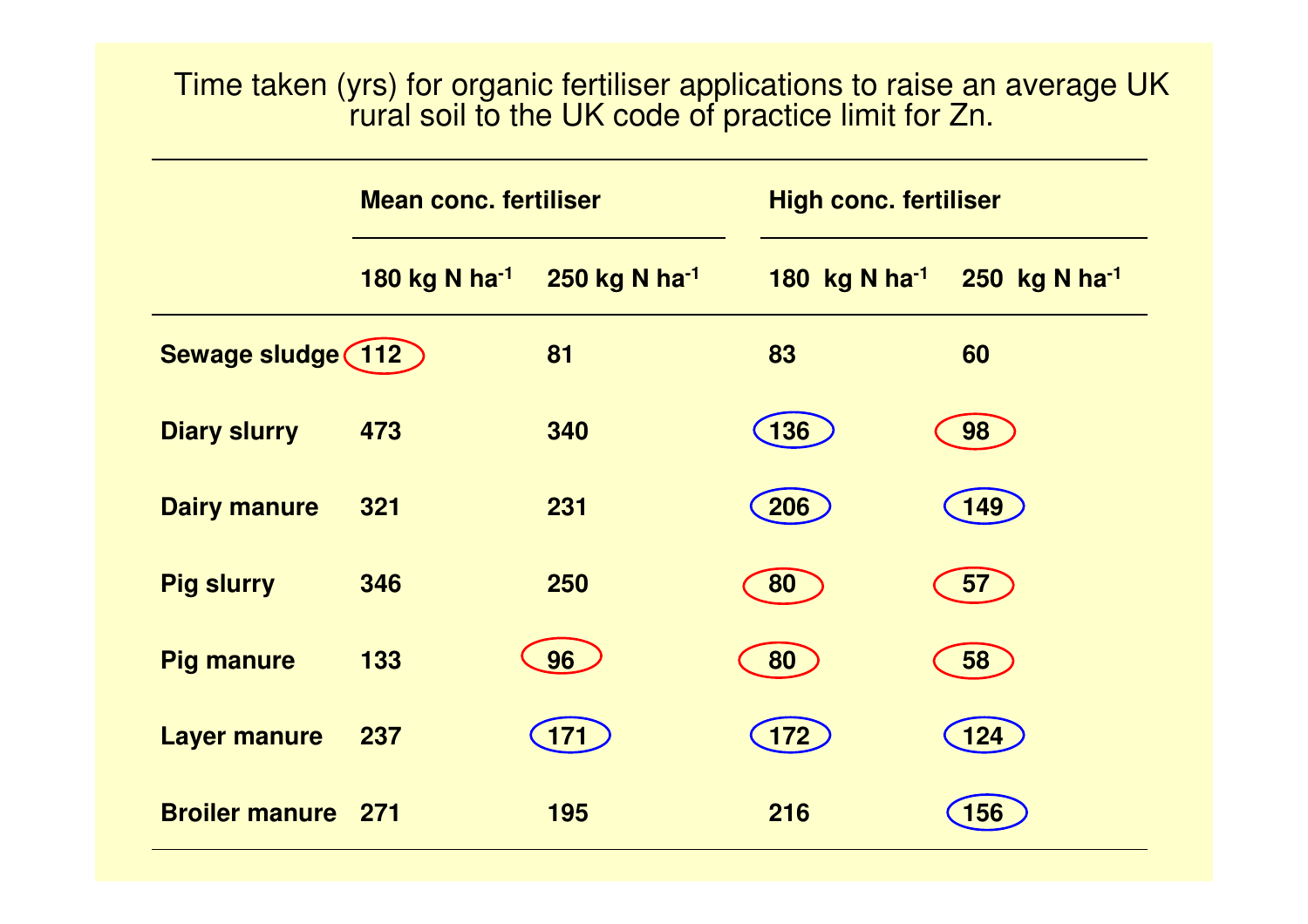### **Conclusion**

- • Soil fertility can be negatively effected by metals from sources from other than sludge
- • i.e. the ecosystem service of nutrient provision can be negatively affected by disruption of important plant symbionts
- •No legal regulation to prevent this!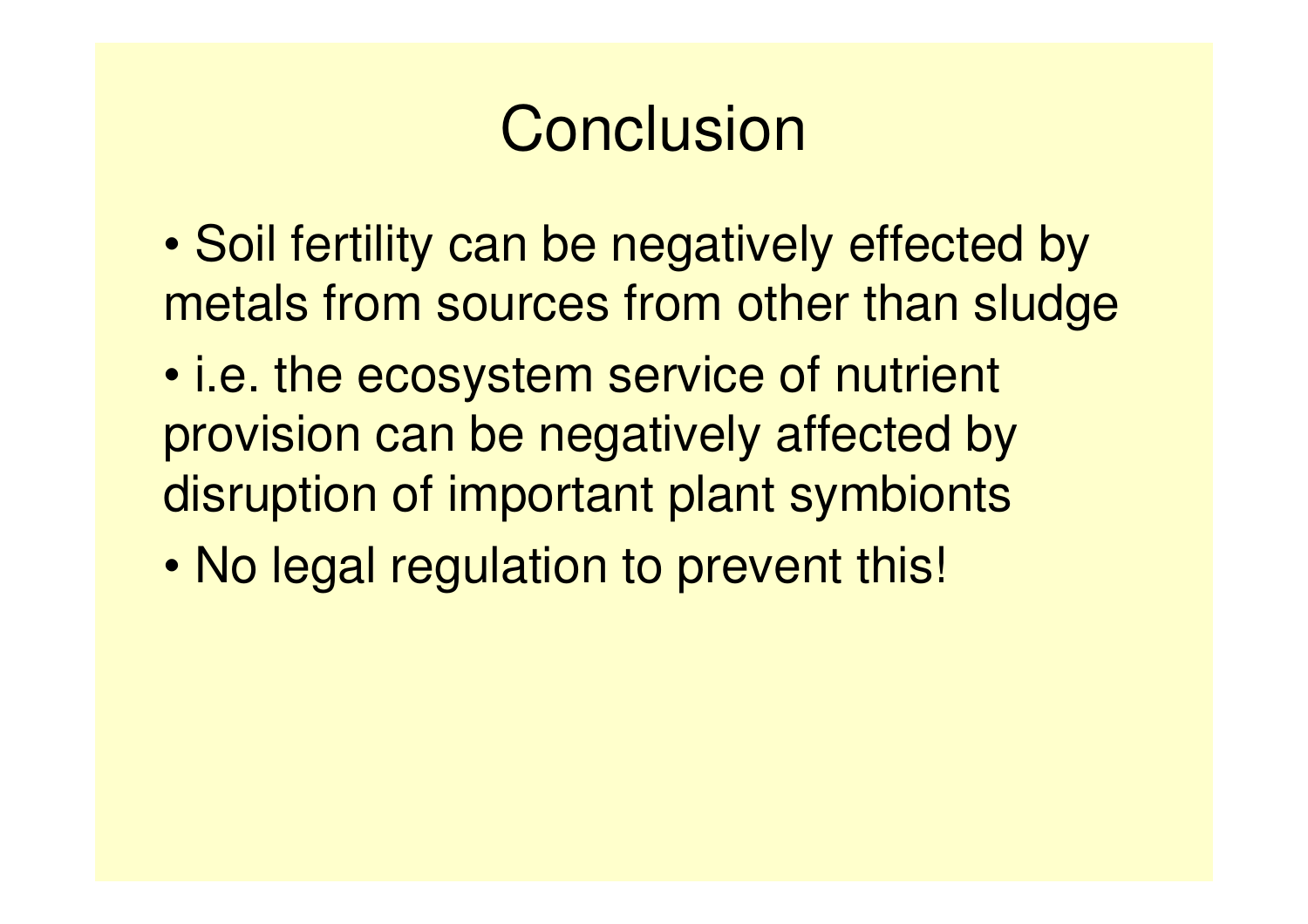## But, there is more…

- Korthals et al. (2000) found that some nematode genera (Thonus, Alaimus & Aporcelaimellus) affected at low Cu and Zn concentrations
- Disappeared from experimental mesocosms at soil concentrations above 50 mg kg<sup>-1</sup>
- Effect on ecosystem function and therefore ecosystem services not know
- But, nematodes important in biological control, predation of microorganisms & detritus breakdown
- But also parasites of plants and animals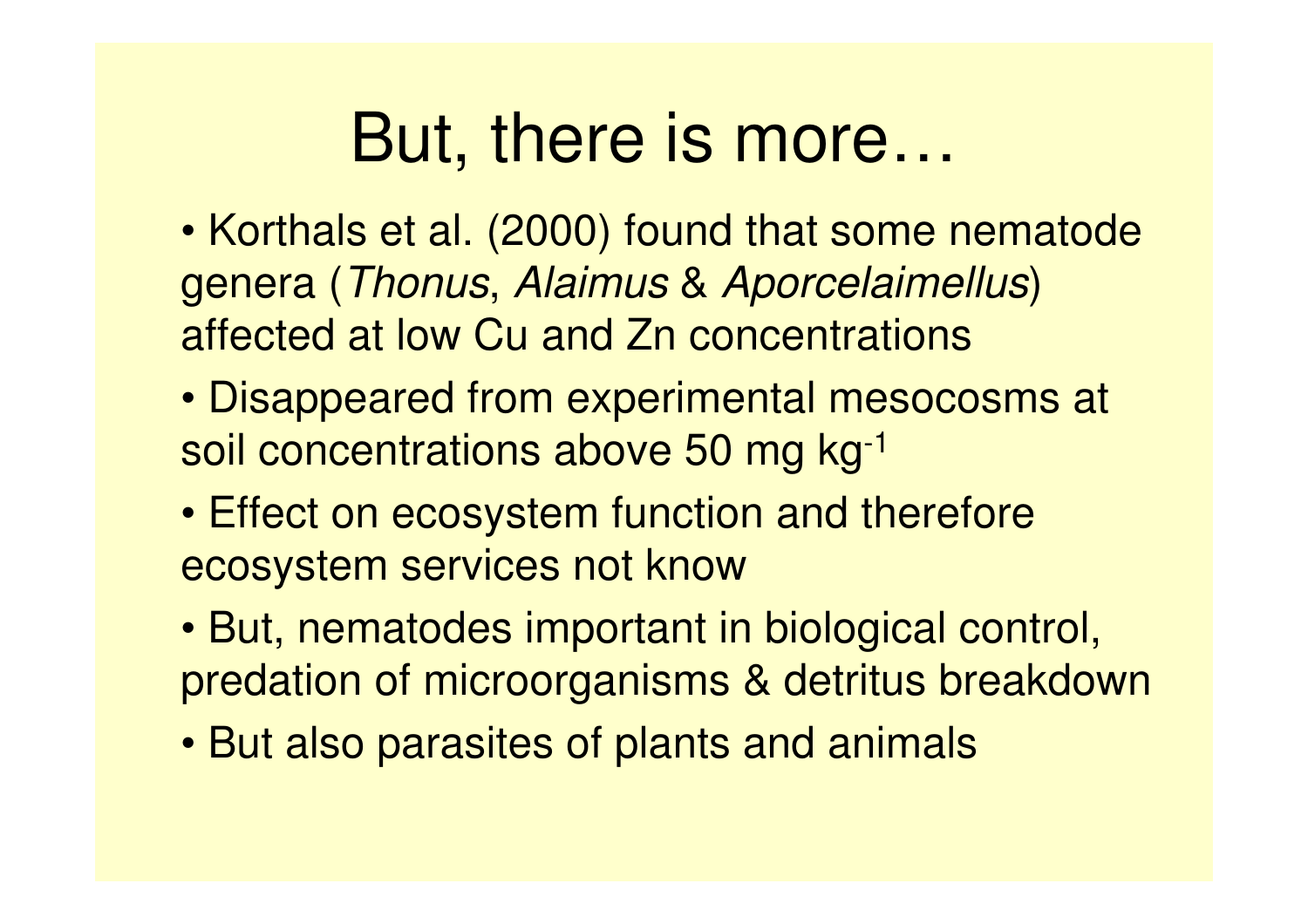**Comparison of the maximum concentration of trace metals (mg kg-1) allowed to accumulate in agricultural soils as a result of sewage sludge application in the EU, US and UK (McGrath et al., 1994).** 

|            | <b>Cd</b> | Cu         | <b>Ni</b> | <b>Pb</b> | Zn          | <b>Hg</b> |
|------------|-----------|------------|-----------|-----------|-------------|-----------|
| <b>EU</b>  | $1 - 3$   | $50 - 140$ | 30-75     | 50-300    | 150-<br>300 | $1 - 1.5$ |
| <b>UK</b>  | $\bf{3}$  | <b>135</b> | 75        | 300       | 300         | 1         |
| <b>USA</b> | 20        | 750        | 210       | 150       | 1400        | 8         |

American soils may be at greater risk!